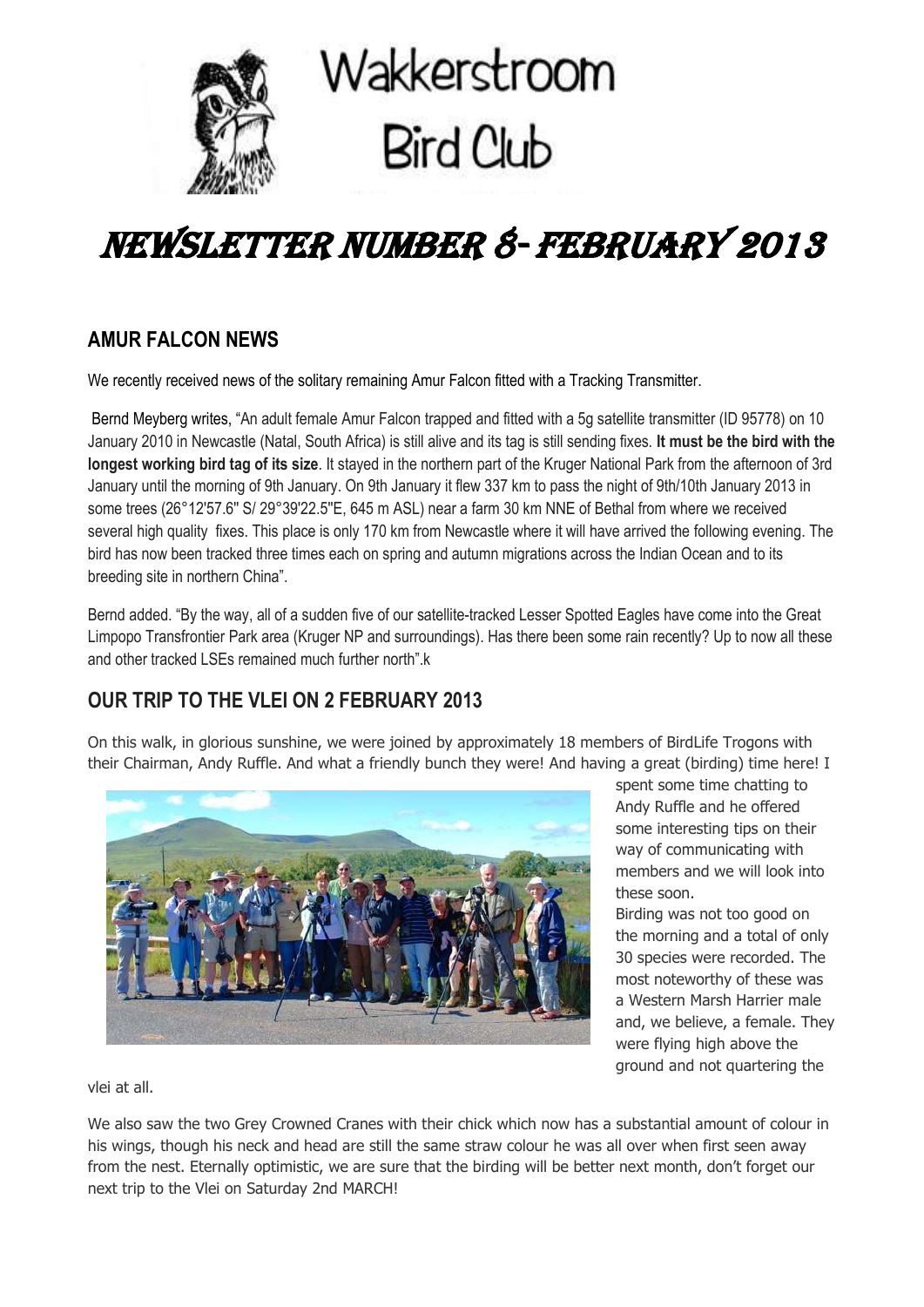### **OUR FACEBOOK PAGE**

For those members who are on facebook and have not yet looked at our page, we encourage you to do so. It is called, fittingly, Wakkerstroom Bird Club" and is easily accessible once you are in facebook. Call it up and click on the "like" icon. We already have 62 "likes" and we're looking for more! Some "likes" have come from overseas countries. We try to make the page as interesting as possible and would appreciate suggestions on how to make it even more so.

# **BIRD FEEDER OPPOSITE THE CROW'S NEST**



This Indigenous garden is opposite the "Crow's Nest" in the centre of Wakkerstroom. WBC committee member. John Burchmore, who built and looks after the Bird Feeders would like to thank Janet Rowse and Graham Mellor for their generous donation of the bird seed.

This is an on-going project by John and he would welcome either donations of seed or cash as it is a fairly expensive operation. Donations may be handed to him in The Crow-Nest.

# **INTERESTING BIRD SIGHTINGS**



During the recent Car Count, Sandy Twomey said "We saw a White-Backed vulture between Piet Retief and Wakkerstroom. We also saw three Denham Bustards and a black bellied Korhaan female.

I. have attached a photo of the vulture and the bustard didn't get a photo of the other birds. We did the Dirkiesdorp plain route".





**Bird Hides**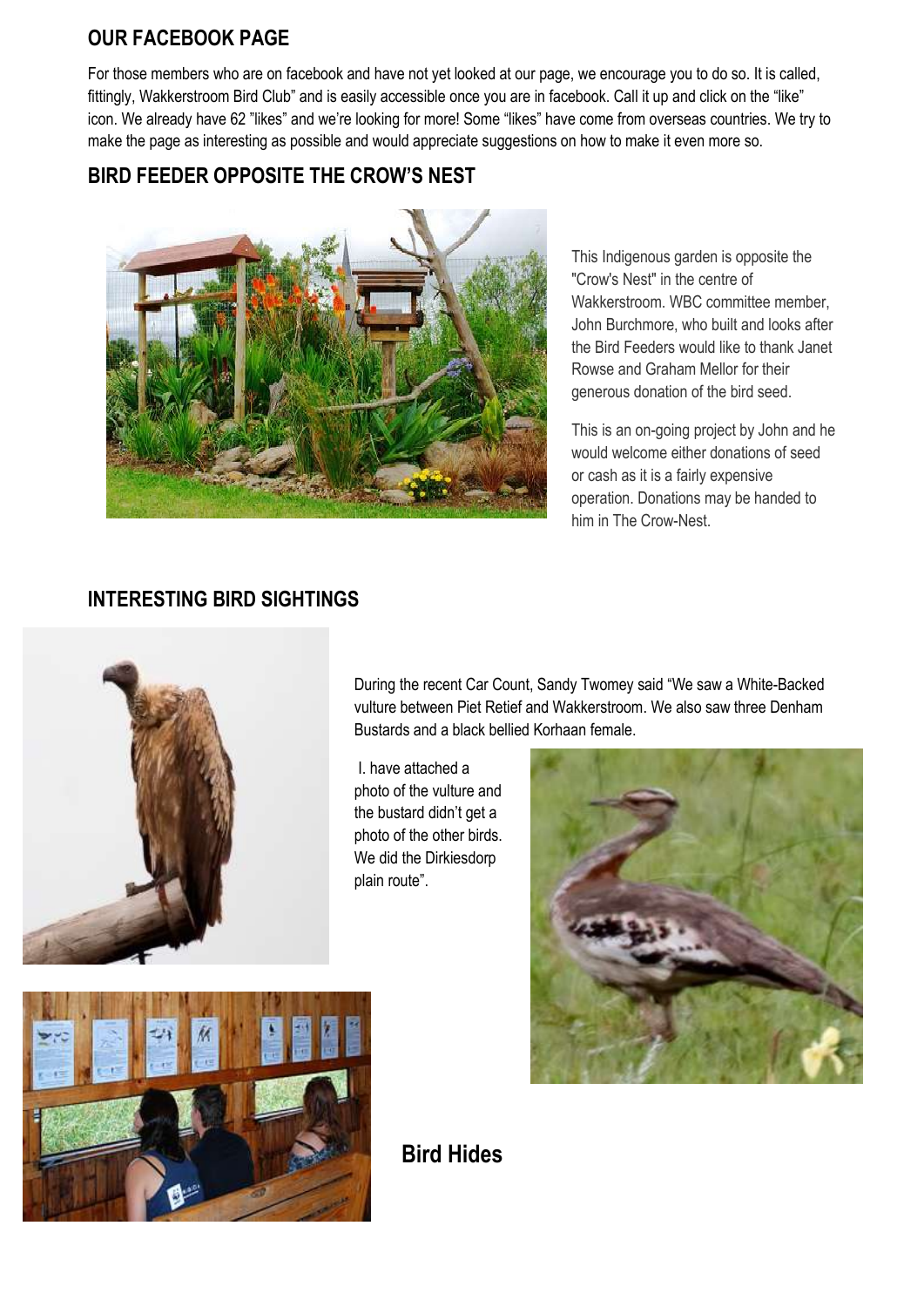Recently Norman Dennett who had been making mini-posters of birds that can be sighted from the various hides around the Village installed them in the Iain Drummond Hide (seen on the page above) and the Crane Hide seen below. They are very interesting and it's well worth a visit to these hides. Mini-posters will be installed in other hides in due course



# **CAR Count. Saturday 26th January 2013.**

No! We do not count cars!

CAR stands for Co-ordinated Avifaunal Road Count and is a long standing South Africa wide research project organized by the Animal Demography Unit of Cape Town University. The Wakkerstroom Bird Club has taken part in this for the last 10 years along with hundreds of people from Bird Clubs throughout South Africa.



John Barrow and Brian Guerin stop for a welcome break and a cup of coffee. (Photo by Norman Dennett )

Participants drive pre-set routes and count indicator species of large terrestrial birds such as Spur winged Goose, Black headed Heron, Blue Korhaan, Secretary Bird etc. and record the habitat in which they occur.

It is one of the largest co-ordinated research projects in South Africa that happens each summer at the end of January and again each winter at the end of July.

Some of the routes have been counted for the last 40 years and an invaluable data bank of the changes in bird populations has been accumulated over the years. This data is then available for detailed analysis by researchers. The project is a good example of the cooperation between the formal Research Establishments

and the Citizen Scientist. It produces worthwhile, valuable results. A full report of the results of this latest CAR Count will be included in our next Newsletter.

From the Wakkerstroom Bird Club's point of view, it gives us an opportunity to make use of our detailed knowledge of the area and its birds and enables newcomers to the Club to see parts of the area they will not have visited before. There are eight routes in our area, with each route averaging about 65kms that takes some 4 to 5 hours to complete.

If you would like to take part, keep an eye open for the announcement of the next count which will be in July. You will be most welcome.

### **OUTING TO KLAAS DEVENISH'S FARM 12 FEBRUARY 2013**

On a slightly misty morning we arrived at Klaas' beautiful farm for a morning of birding/Atlassing only to be stumped a bit by said mist. It didn't hide the birds per se but it certainly didn't encourage them to show themselves either! A fair number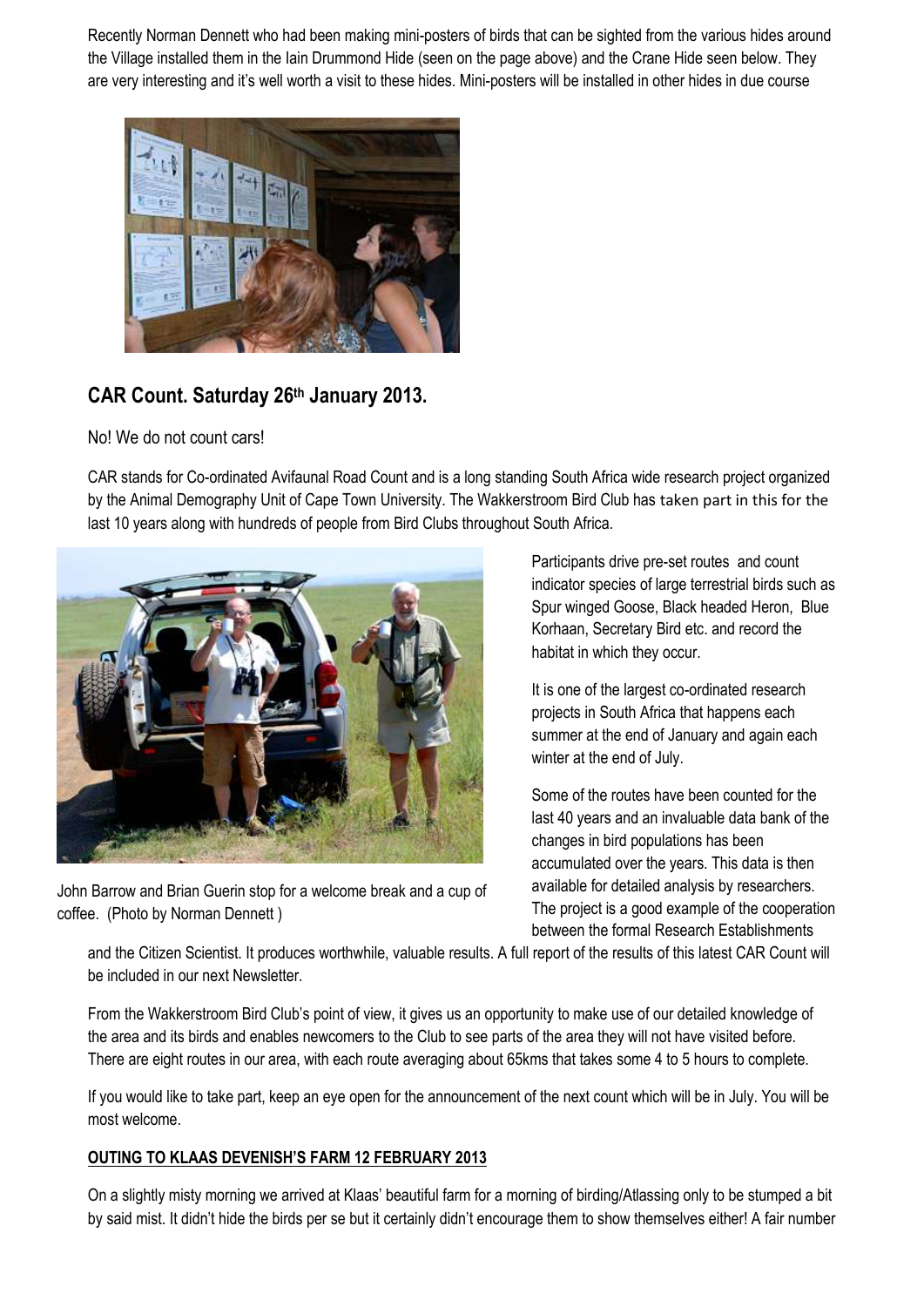

of species were recorded but little of special note. Some of the intrepid souls reached Klaas' waterfall but us mere mortals restricted ourselves to meandering along the banks of the Wakkerstroom.

We were also entertained by the budding (!) botanists in our group, the Burchmores and McAllisters who, with our host's assistance, provided much of interest to the rest of us. My personal favourite was a diminutive white orchid growing in the shade of Ouhout trees next to the river. It rejoices in the common name of "Moederkappie" or "Granny Bonnet" (*Disperis fanninae)* and looks exactly like one but complete with Deerstalker ear covers.

Klaas's farm must have South Africa's largest collection of grinding stones

# **THE BIRD OF THE MONTH**

### **WATTLED CRANE**



**Status:** Breeding Resident **Red Data Book Status: Critically Endangered** 

**Scientific Name:** Bugeranus carunculatus

**Threats:** Habitat loss, requires 18-40ha of wetland, with up to 150ha of surrounding undisturbed grassland. Young dependent for 7-12 months, do not necessarily breed annually. Lays 2 eggs and the second egg is abandoned when the first chick leaves nest at 1- 2 days old. Small southern African population of less than 2200 birds (est.).

**Habitat :** Midland to highland grasslands, also seasonal floodplains in the tropics e.g. Okavango Delta.

**Opportunity :** The establishment of a Grassland Biosphere should help to protect the small Population known to occur in our area. The best policy for birders (and others) would appear to be to reduce any disturbance to these birds, especially during their breeding period which peaks May-August, to an absolute minimum.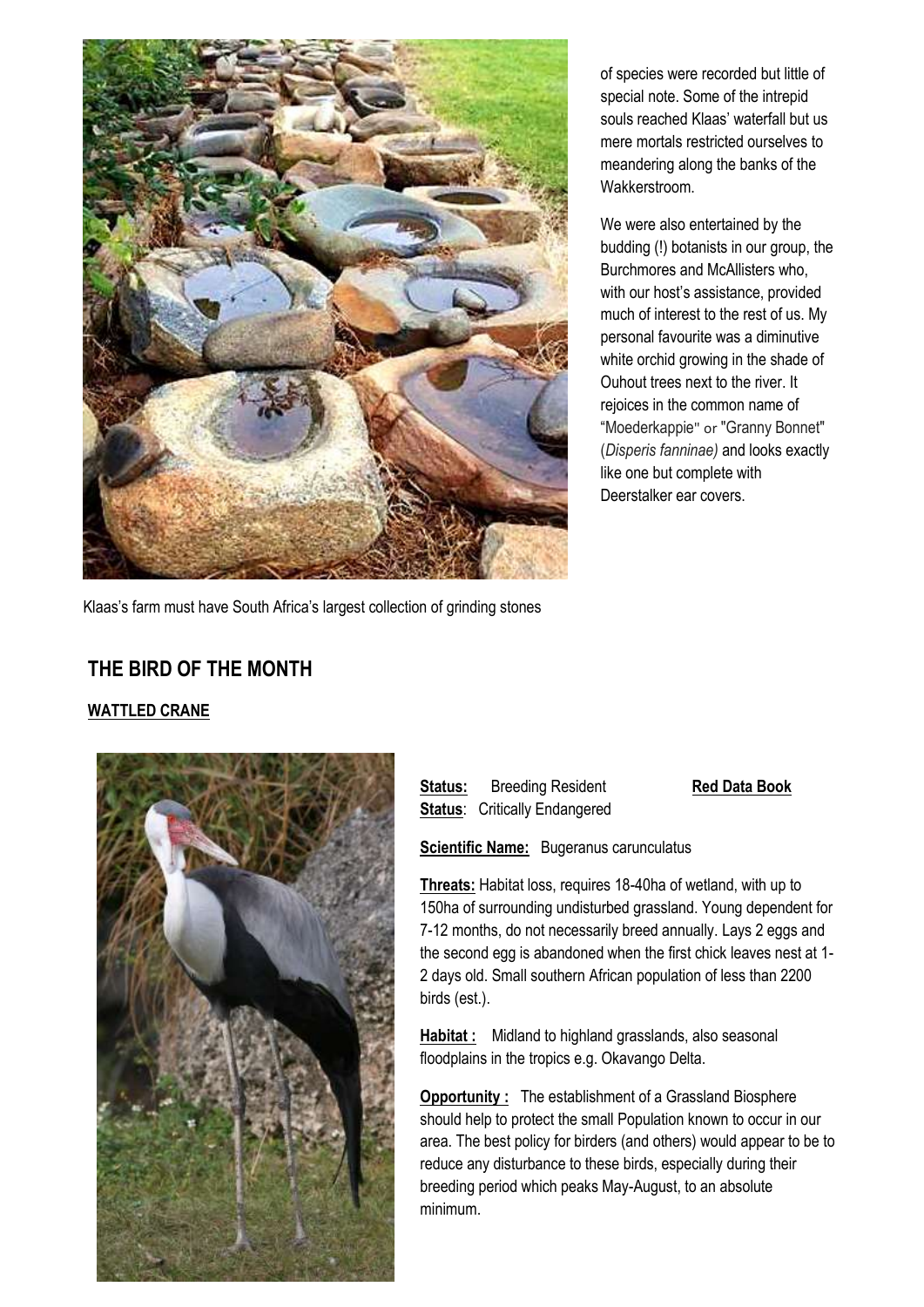We are pleased to have received the following fascinating account from John McAllister of his experiences with this iconic bird :

"The latest sightings of Wattle Cranes just outside Wakkerstroom is quite interesting. South Africa is blessed with three species of cranes - Wattled, Blue and Grey Crowned Cranes. With the exception of a small population in the Etosha Game Reserve in Namibia (and these may no longer exist) Blue Cranes are endemic to South Africa. Grey Crowned Cranes are quite widespread in eastern (with a small 'e') Africa from South Africa as far north as Kenya and were quite common in western Kenya in the early 2000's when I used to take birding tours around there. Both of these species congregate in large numbers when they are not breeding. If you look at them carefully you will see that they are actually paired off in loose groups of adult birds that mate for life and groups of non-breeding birds or "floaters" that are still "playing the field so to speak- the biggest "flock" of Grey Crowned Cranes that I have seen was of around 300 birds on a wetland east of Ermelo in the late 1980s. The biggest "flocks" of Blue Cranes are now found around Bredasdorp in the southern Cape.

Wattled Cranes have (had?) their stronghold in the huge wetlands of the Okavango in Botswana, western Zambia and the Zambezi Delta of Mozambique. There they are birds of huge tropical wetlands and apparently congregate in large numbers throughout the year, including the breeding season. Nowadays the South African birds are restricted to high altitude (1 500 m or higher) wetlands in the coldest areas of South Africa. For the most part the mated pairs live solitary lives on these cold grasslands, although I have heard of groups of up to 60 or so birds in the KZN wetlands/grasslands around Franklin. To me this different habitat and behaviour patterns seems to indicate that "our" birds are in sub-optimal habitat right on the end of their range, but be that as it may it would seem as if they are racing to local extinction in South Africa. In the late 1980s it was my job to monitor the Mpumalanga (then Eastern Transvaal) populations of these birds. I watched them dwindle from a population of around 50 pairs to around 10 pairs in the early 1990s. Today I would be surprised to find 5 pairs in Mpumalanga although I have not worked with them for over 20 years now.

Anyway to get back to the two birds seen around Wakkerstroom recently. For some years now "flocks" of Grey Crowned and Blue Cranes have wintered in the grasslands north of Wakkerstroom and sometimes east of here towards Memel. Often these birds were found in amongst the stubble of harvested mielie fields or at least close to them. A single pair of Wattled Cranes has joined them in most years and this may well be the same pair that has joined them once again. While this is quite exciting for birders it is not necessarily a good thing for the birds. In the early 1990s I found a Wattled/Blue Crane "pair" on a farm just east of Ermelo that had produced a hybrid chick - an indication of just how much pressure these birds were under in the area. At the time there were three or four hybrids known from different parts of South Africa, but this was the first pair recorded in the old Transvaal to the best of my knowledge. Hopefully these two birds will not be tempted or forced to follow the same route.

### **VISIT BY THE SANDTON BIRD CLUB**

The Chairman and members of BirdLife Sandton, a Branch of BirdLife South Africa, were very welcome guests when they visited the Iain Drummond Hide at Wakkerstroom recently. Mr Malcolm Drummond, and BirdLife Sandton, very



generously donated funds for the refurbishment and repair of the Hide which was supervised by the Wakkerstroom Bird Club. The bird hide is now open to the public once again and we trust that birders will enjoy the upgraded facilities.

# **FORTHCOMING EVENTS TO DIARISE**

**Wednesday 20th February '13. SNAKES.** 

Talk by Andre Steenkamp. Wakkerstroom BirdLife Centre. 17h30 for 18h00. Andre is a good teacher, this will be a very informative and interesting talk. Join us for a cup of coffee and a chat at 5.30pm, talk starts promptly at 6pm.